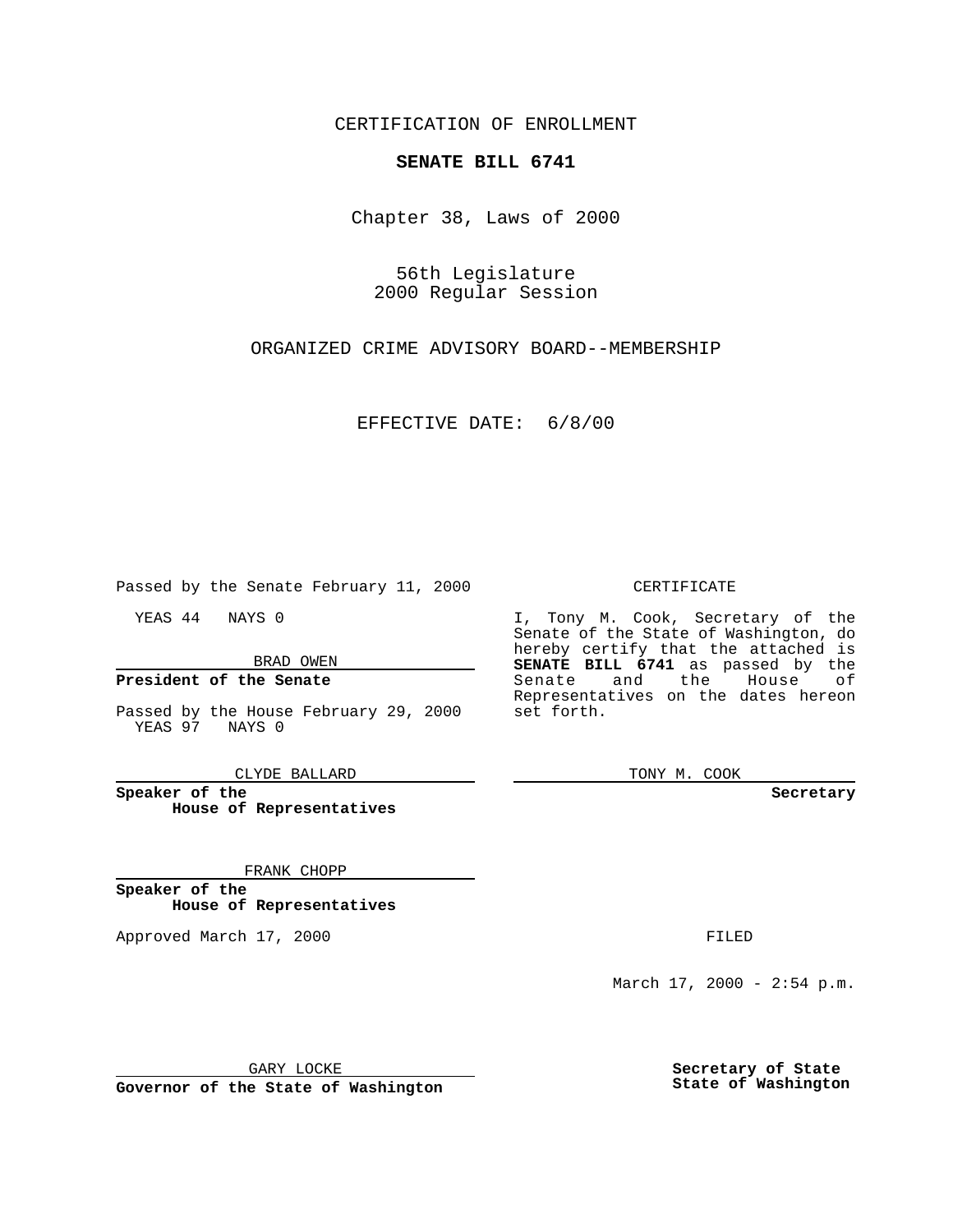# **SENATE BILL 6741** \_\_\_\_\_\_\_\_\_\_\_\_\_\_\_\_\_\_\_\_\_\_\_\_\_\_\_\_\_\_\_\_\_\_\_\_\_\_\_\_\_\_\_\_\_\_\_

\_\_\_\_\_\_\_\_\_\_\_\_\_\_\_\_\_\_\_\_\_\_\_\_\_\_\_\_\_\_\_\_\_\_\_\_\_\_\_\_\_\_\_\_\_\_\_

Passed Legislature - 2000 Regular Session

**State of Washington 56th Legislature 2000 Regular Session**

**By** Senators Horn, Fairley, Winsley and Oke; by request of Washington State Patrol

Read first time 01/25/2000. Referred to Committee on Judiciary.

 AN ACT Relating to the organized crime advisory board; and amending RCW 43.43.858.

BE IT ENACTED BY THE LEGISLATURE OF THE STATE OF WASHINGTON:

 **Sec. 1.** RCW 43.43.858 and 1987 c 65 s 1 are each amended to read as follows:

 There is hereby created the organized crime advisory board of the 7 state of Washington. The board shall consist of ((thirteen)) fourteen voting and two nonvoting members.

 The lieutenant governor shall appoint four members of the senate to the board, no more than two of whom shall be from the same political party.

12 The governor shall appoint  $((fiv)$  six members to the board. Two members shall be county prosecuting attorneys and shall be appointed from a list of four county prosecutors agreed upon and submitted to the governor by the elected county prosecutors. One member shall be a municipal police chief, and one member shall be a county sheriff, both of whom shall be appointed from a list of three police chiefs and three sheriffs agreed upon and submitted to the governor by the association of sheriffs and police chiefs (RCW 36.28A.010). One member shall be a